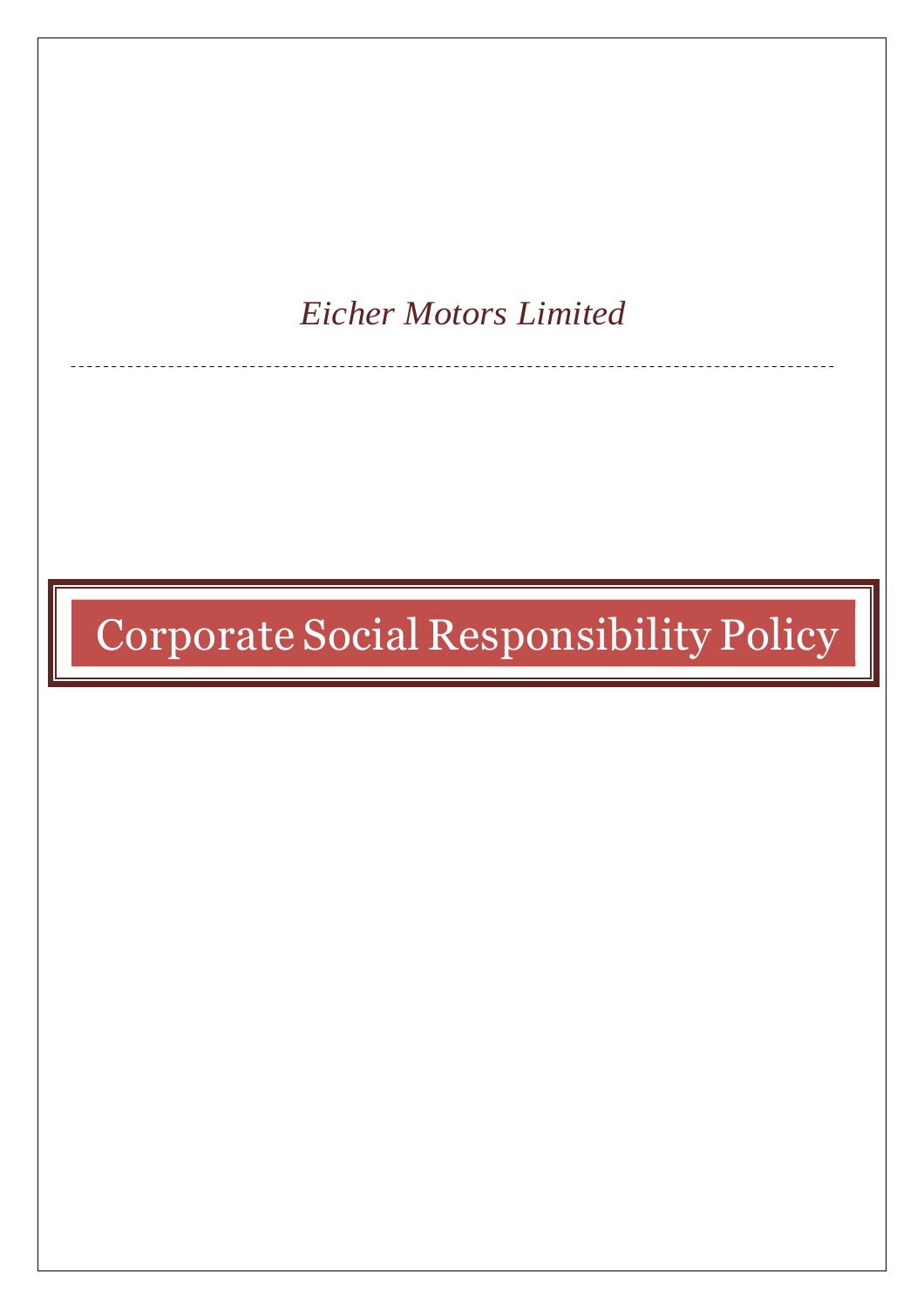# **I. Objectives of the Policy**

We at Eicher Motors Limited (hereinafter referred to as "EML" or the "Company") aim to create economic value and to actively contribute toward the development of a sustainable society by taking up projects for the common good through responsible business practices and good governance.

# **II. Applicability**

- 1. EML Corporate Social Responsibility ("CSR") policy has been developed pursuant to Section 135 of the Companies Act 2013 and relevant rules prescribed therein ("Act").
- 2. The Policy lays down the criteria for identifying programmes eligible for financial assistance and for determining the quantum of assistance in relation with such programmes.
- 3. Any surplus arising out of CSR programmes shall not form part of business profits of the Company.

# **III. Eligible Programmes and CSR Budget**

- 1. Only those programmes that are eligible in accordance with the Act and are consistent with the CSR themes identified by the CSR Committee shall be eligible for grants.
- 2. CSR Committee will recommend the programme wise expenditure to the Board for its consideration and approval as per the provisions of the Companies Act, 2013.

## **IV. Implementation**

The Company's CSR programmes will be identified and implemented according to this policy. The Company will ensure every programme has:

- a. Clearly defined objectives consistent with this policy
- b. A system for monitoring actual spending by the grantees
- c. Impact assessment
- d. A reporting framework and system in alignment with the Act

The company will implement its CSR programs on its own or through eligible third parties including Eicher Group Foundation, Goodearth Education Foundation and Shroff Eye Hospitals. EML may also collaborate with such parties for undertaking programs in such manner as the CSR Committee may deem fit.

## **V. Evaluation, Monitoring and Reporting Framework**

#### 1. Evaluation

Prospective programmes shall be presented to the CSR Committee for evaluation. The proposals shall set out proposed budget, social need for the programme and benefits expected.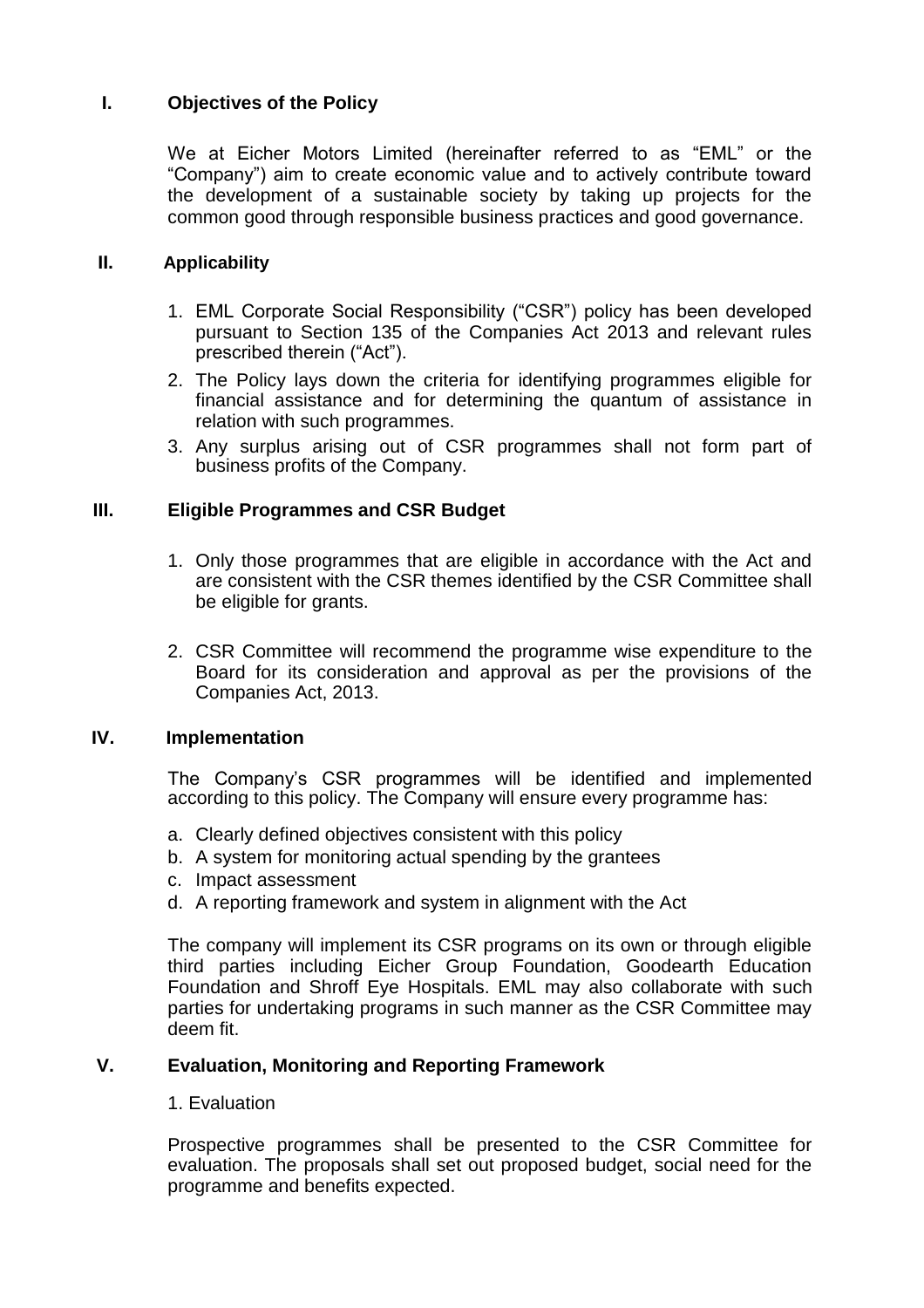#### 2. Monitoring

Programme monitoring mechanism will ensure:

- The CSR policy is implemented as per the Act
- The CSR policy is implemented ensuring that all programmes are duly carried out as budgeted

CSR spends will be closely monitored and funds shall be released against verifiable utilizations as per the approved work plans. This may include field visits, comprehensive documentation, and regular interaction with beneficiary communities.

*Salaries paid by the Company to regular CSR staff as well as to volunteers (in proportion to company's time/hours spent specifically on CSR) can be factored into CSR project cost as part of the CSR expenditure.*

#### 3. Reporting

The CSR Committee will prepare the annual CSR report and present for approval of the Board. This report will ensure that CSR programmes are being properly documented.

#### **VI. Administration**

#### 1. CSR Committee

- a. Composition of the CSR committee: will consist of three or more directors including atleast one Independent Director.
- b. The CSR committee of EML will be responsible for:
	- formulating the CSR policy in compliance to Section 135 of the Companies Act 2013, with such policy to indicate activities to be undertaken as per Schedule VII of the Companies Act 2013
	- recommending to Board the CSR expenditure to be incurred
	- recommending to Board, modifications to the CSR policy as and when required
	- regularly monitoring the implementation of the CSR policy

#### 2. Board

The Board of EML will be responsible for:

- Approving the CSR policy as formulated by the CSR Committee
- Approve the amount to be spent by the Company on its CSR activities
- Disclosure in its Annual Report and ensuring annual reporting of its CSR activities on the Company website